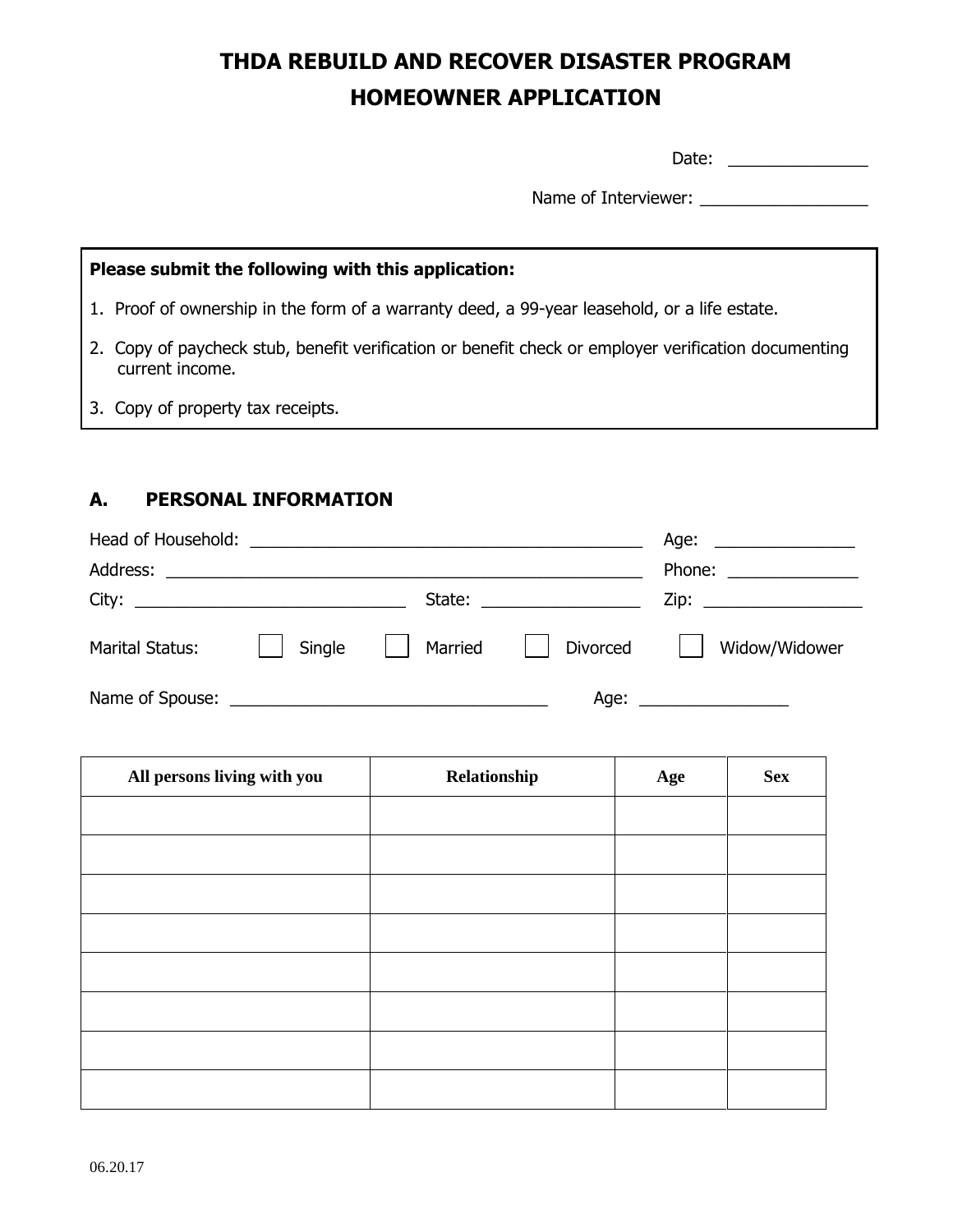| <b>YES</b><br>Is anyone in your household handicapped or disabled?<br><b>NO</b><br>If YES, WHO and what is the nature of the condition? |    |                                                                                                                                                                                                                                              |               |  |                |  |           |  |
|-----------------------------------------------------------------------------------------------------------------------------------------|----|----------------------------------------------------------------------------------------------------------------------------------------------------------------------------------------------------------------------------------------------|---------------|--|----------------|--|-----------|--|
|                                                                                                                                         |    |                                                                                                                                                                                                                                              |               |  |                |  |           |  |
|                                                                                                                                         |    | Is anyone over 18 a full time student?                                                                                                                                                                                                       |               |  | <b>YES</b>     |  | <b>NO</b> |  |
|                                                                                                                                         |    | If YES, identify persons and provide proof of full time enrollment: ___                                                                                                                                                                      |               |  |                |  |           |  |
|                                                                                                                                         |    | Are either you or your spouse or anyone in your household related to any individual who is employed<br>by the local government or, if applicable, the contracted organization administering this grant?<br>If YES, what is the relationship? |               |  | <b>YES</b>     |  | <b>NO</b> |  |
|                                                                                                                                         |    |                                                                                                                                                                                                                                              |               |  |                |  |           |  |
| В.                                                                                                                                      |    | <b>DWELLING STRUCTURE</b>                                                                                                                                                                                                                    |               |  |                |  |           |  |
|                                                                                                                                         | 1. | Single Family                                                                                                                                                                                                                                | <b>Duplex</b> |  | <b>Triplex</b> |  |           |  |
|                                                                                                                                         | 2. | Number of bedrooms:                                                                                                                                                                                                                          |               |  |                |  |           |  |
|                                                                                                                                         | 3. | Approximate year built:                                                                                                                                                                                                                      |               |  |                |  |           |  |
|                                                                                                                                         | 4. | Date moved in unit:                                                                                                                                                                                                                          |               |  |                |  |           |  |
| C.                                                                                                                                      |    | <b>FAMILY INCOME CALCULATION</b>                                                                                                                                                                                                             |               |  |                |  |           |  |
|                                                                                                                                         | 1. | Number in Household:                                                                                                                                                                                                                         |               |  |                |  |           |  |
|                                                                                                                                         | 2. | Income Limits for _________________________________County dated _________________                                                                                                                                                            |               |  |                |  |           |  |
|                                                                                                                                         |    | 80% County Maximum Income for Household Size: _______________                                                                                                                                                                                |               |  |                |  |           |  |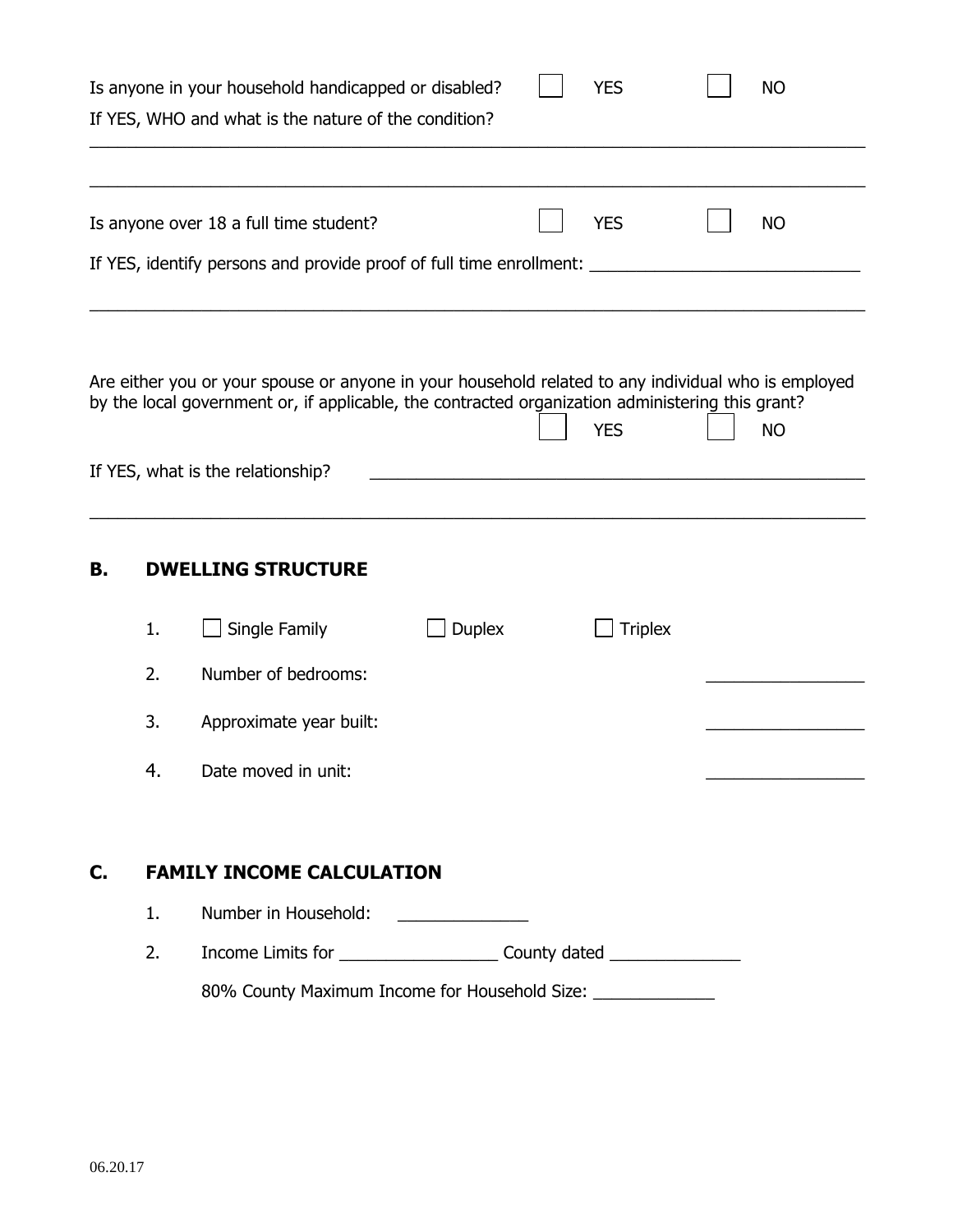#### 3. Payment Frequency

Hourly (hourly rate x number of hours per week)

Weekly (weekly salary x 52 weeks per year)

Bi-monthly (24 times per year)

Every two weeks (26 times per year)

Monthly

4. Show income calculation to convert to annual gross income.

Example: Mr. Jones is paid \$5.00/hour and works 32 hours/week  $$5.00 \times 32 = $160 \times 52$  weeks = \$8,320 annual income

5. ASSETS (other than your home, household items and automobile)

| <b>FAMILY</b><br><b>MEMBER</b>         | <b>ASSET DESCRIPTION</b>                                                                                                        | <b>CURRENT</b><br><b>MARKET VALUE</b> | <b>INCOME FROM</b><br><b>ASSETS</b> |  |  |  |
|----------------------------------------|---------------------------------------------------------------------------------------------------------------------------------|---------------------------------------|-------------------------------------|--|--|--|
|                                        |                                                                                                                                 |                                       |                                     |  |  |  |
|                                        |                                                                                                                                 |                                       |                                     |  |  |  |
|                                        |                                                                                                                                 |                                       |                                     |  |  |  |
|                                        |                                                                                                                                 |                                       |                                     |  |  |  |
|                                        |                                                                                                                                 |                                       |                                     |  |  |  |
|                                        |                                                                                                                                 |                                       |                                     |  |  |  |
|                                        |                                                                                                                                 |                                       |                                     |  |  |  |
|                                        |                                                                                                                                 |                                       |                                     |  |  |  |
| <b>Total Net Family Assets</b>         |                                                                                                                                 | a.                                    |                                     |  |  |  |
| <b>Total Actual Income from Assets</b> | b.                                                                                                                              |                                       |                                     |  |  |  |
|                                        | If line (a) is greater than $$5,000$ , multiply (a) by _______ (passbook<br>rate) and enter result here; otherwise, leave blank |                                       |                                     |  |  |  |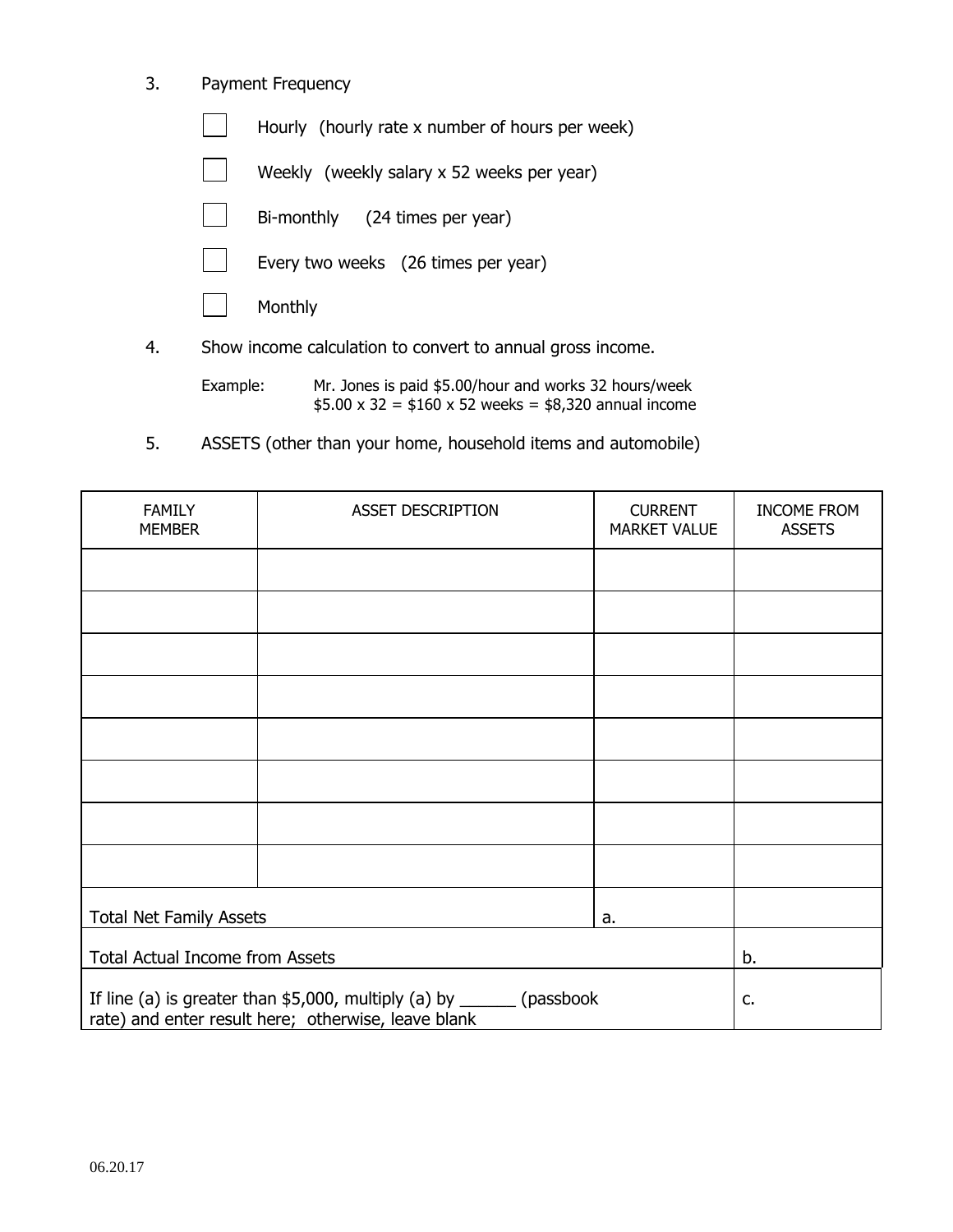#### 6. SUMMARY OF INCOME DATA

| <b>FAMILY</b><br><b>MEMBER</b> | <b>WAGES</b><br><b>SALARIES</b> | <b>BENEFITS</b><br><b>PENSIONS</b> | <b>PUBLIC</b><br><b>ASSISTANCE</b> | OTHER INCOME | <b>TOTALS</b> |
|--------------------------------|---------------------------------|------------------------------------|------------------------------------|--------------|---------------|
|                                |                                 |                                    |                                    |              |               |
|                                |                                 |                                    |                                    |              |               |
|                                |                                 |                                    |                                    |              |               |
|                                |                                 |                                    |                                    |              |               |
|                                |                                 |                                    |                                    |              |               |
|                                |                                 |                                    |                                    |              |               |
|                                |                                 |                                    |                                    |              |               |
|                                |                                 |                                    |                                    |              |               |
| <b>TOTALS</b>                  |                                 |                                    |                                    |              |               |
|                                |                                 |                                    |                                    |              |               |

|                                    | Asset Income - Enter greater of lines $5(b)$ or $5(c)$ above |  |                             |  |
|------------------------------------|--------------------------------------------------------------|--|-----------------------------|--|
| <b>Total Anticipated Income</b>    |                                                              |  | \$.                         |  |
|                                    | <b>ANNUAL INCOME</b> - Anticipated Income plus Asset Income  |  |                             |  |
|                                    |                                                              |  |                             |  |
| <b>INCOME LEVEL</b>                |                                                              |  |                             |  |
|                                    | Above 80% of Area Median (ineligible)                        |  | 60.01% - 80% of Area Median |  |
|                                    | 50.01% - 60% of Area Median                                  |  | 30.01% - 50% of area median |  |
| $\epsilon$ or = 30% of Area Median |                                                              |  |                             |  |
|                                    |                                                              |  |                             |  |
| <b>VERIFICATION</b>                |                                                              |  |                             |  |
| Income verified by                 |                                                              |  | using:                      |  |

| $\Box$ Check stub    | Employer Verification |
|----------------------|-----------------------|
| Benefit Verification | Copy of Benefit Check |

**D.** 

**E. VERIFICATION**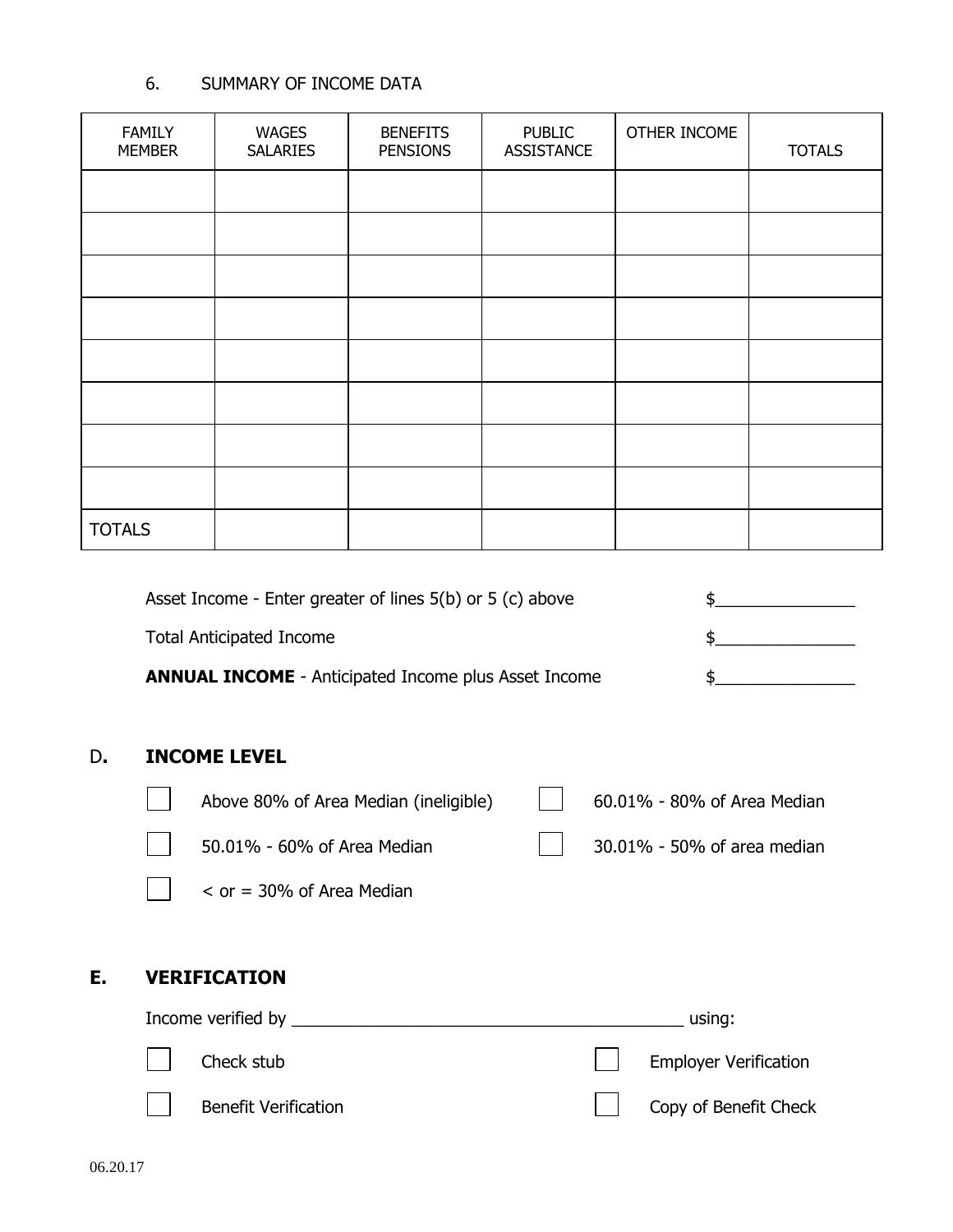#### **F. CERTIFICATION**

To the best of my knowledge, I certify that the information in this application for state assistance through the **THDA Rebuild and Recover Disaster Program** is true and correct. I further certify that the address listed was my principal residence on the date of the disaster. I will comply with the **THDA Rebuild and Recover Disaster Program** rules and regulations if assistance is approved. I also certify that I am aware that providing false information on the application can subject the individual signing such application to criminal sanction up to and including a Class B Felony.

\_\_\_\_\_\_\_\_\_\_\_\_\_\_\_\_\_\_\_\_\_\_\_\_\_\_\_\_\_\_\_\_\_\_\_\_\_\_\_\_\_ \_\_\_\_\_\_\_\_\_\_\_\_\_\_\_\_\_\_\_\_

\_\_\_\_\_\_\_\_\_\_\_\_\_\_\_\_\_\_\_\_\_\_\_\_\_\_\_\_\_\_\_\_\_\_\_\_\_\_\_\_\_ \_\_\_\_\_\_\_\_\_\_\_\_\_\_\_\_\_\_\_\_

Applicant Date **Date** 

Applicant Date **Date**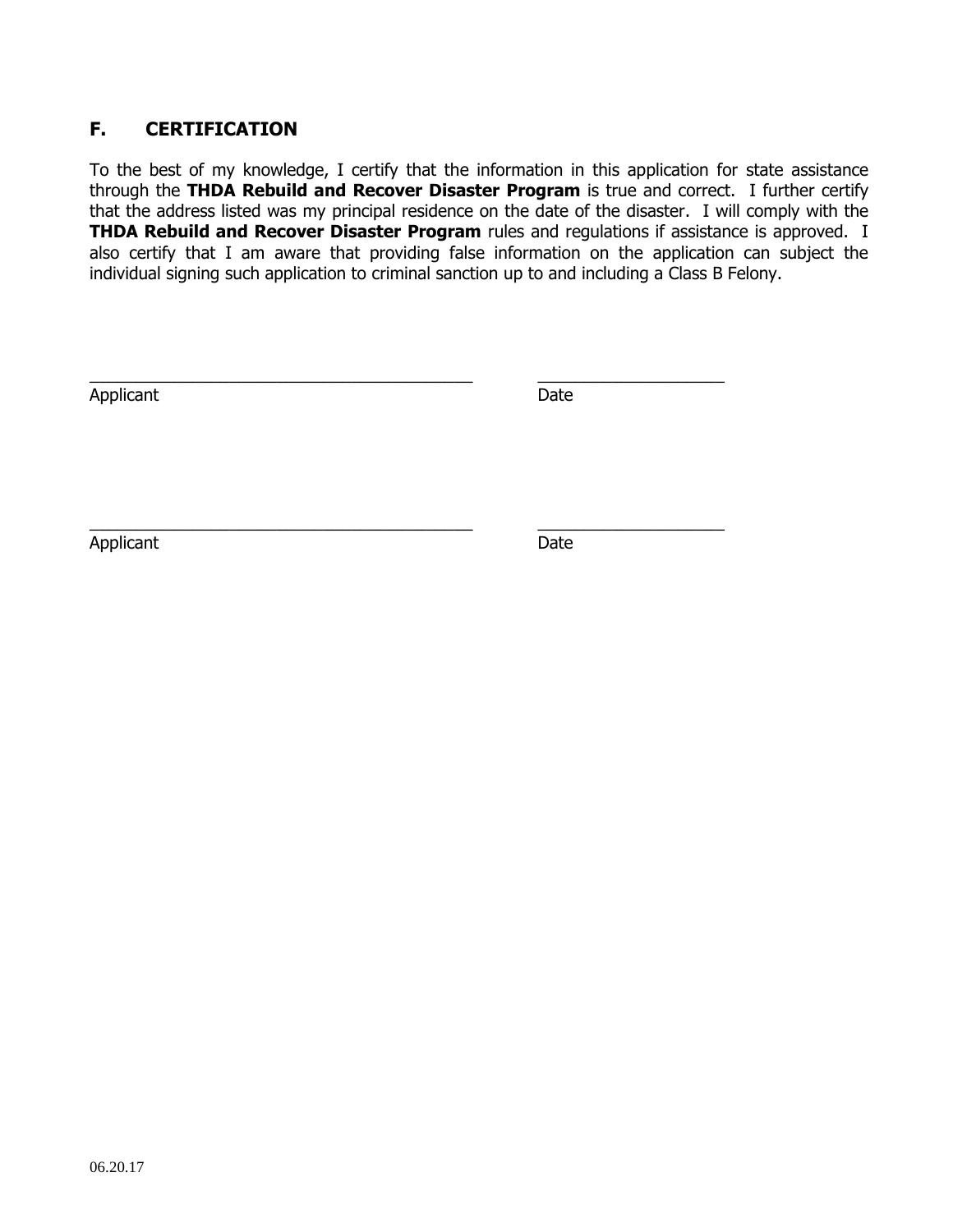#### **THDA Rebuild and Recover Disaster Program Eligibility Release Form**

|                                  | (Administering Agency) |
|----------------------------------|------------------------|
| Address: _______________________ |                        |
|                                  |                        |
| Date:                            |                        |

**Purpose:** Your signature on this THDA Rebuild and Recover Disaster Program Eligibility Form, and the signatures of each member of your household who is 18 years of age or older, authorizes the above-named organization to obtain information from a third party relative to your eligibility and continued participation in the **THDA Rebuild and Recover Disaster Program.**

**Privacy Act Notice Statement**: Tennessee Housing Development Agency (THDA) is requiring the collection of the information derived from this form to determine an applicant's eligibility in a Rebuild and Recover Disaster Program and the amount of assistance necessary using THDA funds. This information will be used to establish level of benefit from the THDA Rebuild and Recover Disaster Program; to protect the Government's financial interest; and to verify the accuracy of the information furnished. It may be released to appropriate Federal, State, and local agencies when relevant, to civil, criminal, or regulatory investigators, and to prosecutors. Failure to provide any information may result in a delay or rejection of your eligibility approval.

**Instructions**: Each adult member of the household must sign a THDA Rebuild and Recover Disaster Program Eligibility Release Form prior to the receipt of benefit and if appropriate annually to establish continued eligibility. Additional signatures must be obtained from new adult members whenever they join the household or whenever members of the household become 18 years of age.

NOTE: THIS GENERAL CONSENT MAY NOT BE USED TO REQUEST A COPY OF A TAX RETURN. IF A COPY OF A TAX RETURN IS NEEDED, IRS FORM 4506, "REQUEST FOR COPY OF TAX FORM" MUST BE PREPARED AND SIGNED SEPARATELY.

Head of Household – Signature, Printed Name and Date Family Member HEAD

X

Other Adult Member of the Household – Signature, Printed Name and Date Family Member #3

X

**Information Covered:** Inquiries may be made about items initiated by applicant.

|                                                                                                         | Verification |                 |
|---------------------------------------------------------------------------------------------------------|--------------|-----------------|
|                                                                                                         | Required     | <b>Initials</b> |
| Income (all sources)                                                                                    |              |                 |
| Assets (all sources)                                                                                    |              |                 |
| Child Care Expense                                                                                      |              |                 |
| Handicap Assistance Expense (if<br>applicable)                                                          |              |                 |
| Medical Expense (if applicable)                                                                         |              |                 |
| <b>Federal Preferences</b>                                                                              |              |                 |
| <b>Other Preferences</b>                                                                                |              |                 |
| Other (list)                                                                                            |              |                 |
| Dependent Deduction<br><b>Full-Time Student</b><br>Handicap/Disabled Family<br>Member<br>Minor Children |              |                 |

**Authorization:** I authorize the above-named Administering Agency to obtain information about me and my household that is pertinent to eligibility for participation in the THDA Rebuild and Recover Disaster Program.

I acknowledge that:

- (1) A photocopy of this form is as valid as the original.
- (2) I have the right to review the file and the information received using this form (with a person of my choosing to accompany me).
- (3) I have the right to copy information from this file and to request correction of information I believe inaccurate.
- (4) All adult household members will sign this form and cooperate with the owner in this process.

Other Adult Member of Household – Signature, Printed Name and Date Family Member #2

X

Other Adult Member of the Household – Signature, Printed Name and Date Family Member #4

X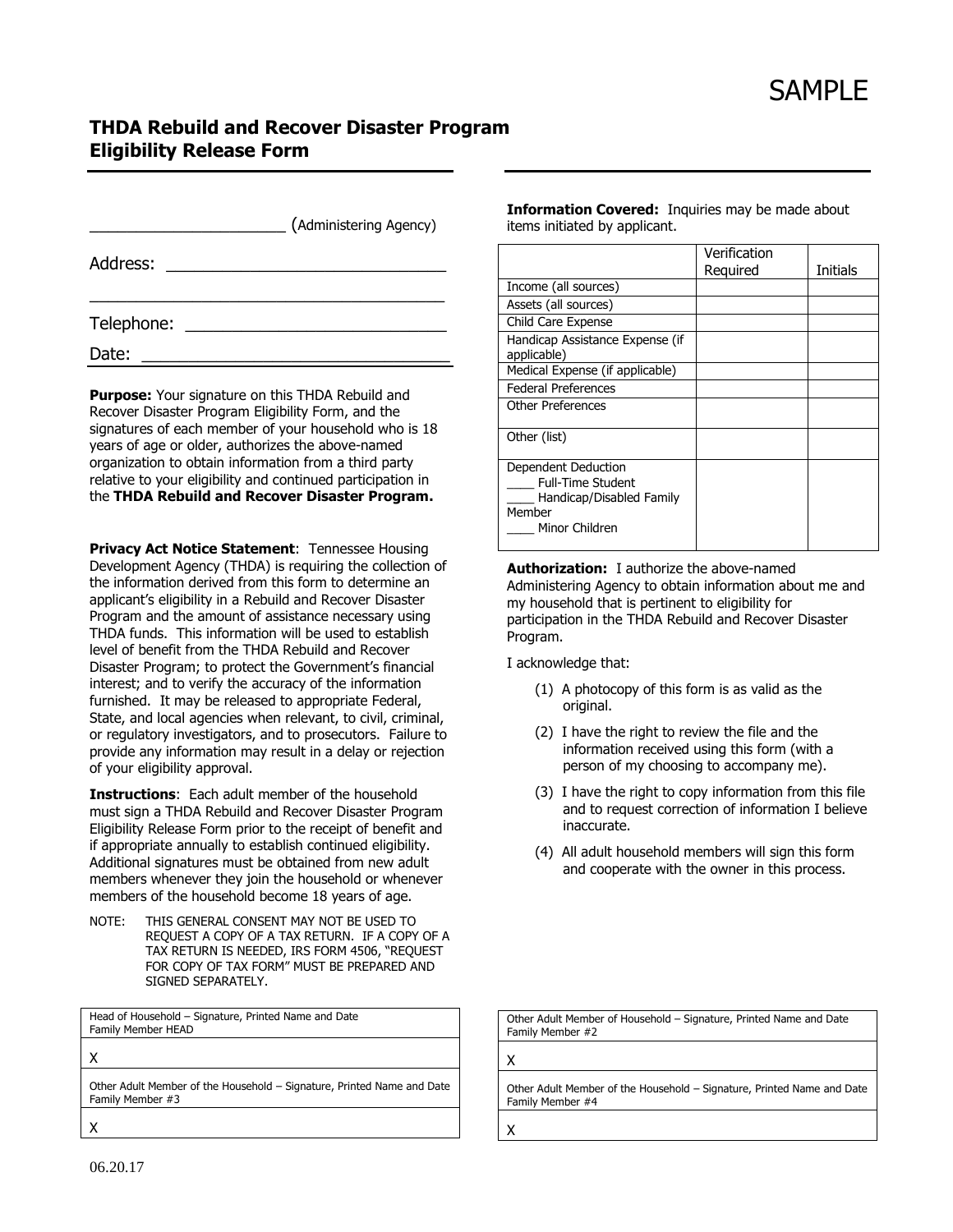#### **VERIFICATION OF ASSETS ON DEPOSIT**

| (Administering Agency)                                                                                                                                                                                                                                                                                                                                        | Checking<br>Account #                  | Average<br>Monthly<br><b>Balance for</b><br>Last 6 Months | Current<br><b>Interest Rate</b> |                                 |
|---------------------------------------------------------------------------------------------------------------------------------------------------------------------------------------------------------------------------------------------------------------------------------------------------------------------------------------------------------------|----------------------------------------|-----------------------------------------------------------|---------------------------------|---------------------------------|
| <b>AUTHORIZATION: Tennessee Housing</b><br>Development Agency Policies for the<br>Rebuild and Recover Disaster Program<br>require the Administering Agency to<br>verify income from Assets of all members                                                                                                                                                     | Savings<br>Accounts #                  | Current<br><b>Balance</b>                                 | Current<br><b>Interest Rate</b> |                                 |
| of the household applying for<br>participation in the THDA Rebuild and<br>Recover Disaster Program and to re-<br>examine this income periodically. We<br>ask your cooperation in supplying this<br>information. This information will be<br>used only to determine the eligibility<br>status and level of benefit of the<br>household.                        | Certificate of<br>Deposit Account<br># | Amount                                                    | Withdrawal<br>Penalty           | Current<br><b>Interest Rate</b> |
|                                                                                                                                                                                                                                                                                                                                                               | IRA, Keogh, Retirement Accounts        |                                                           |                                 |                                 |
| Your prompt return of the requested<br>information will be appreciated. A self-<br>addressed return envelope is enclosed.                                                                                                                                                                                                                                     | Account #                              | Amount                                                    | Withdrawal<br>Penalty           | Current<br><b>Interest Rate</b> |
|                                                                                                                                                                                                                                                                                                                                                               | Money Market<br><b>Funds</b>           | Amount<br>(Average 6<br>month Balance)                    | <b>Interest Rate</b>            |                                 |
| <b>Release:</b> I hereby authorize the release                                                                                                                                                                                                                                                                                                                |                                        |                                                           |                                 | or                              |
| of the requested information                                                                                                                                                                                                                                                                                                                                  |                                        |                                                           |                                 |                                 |
|                                                                                                                                                                                                                                                                                                                                                               | Title:                                 |                                                           |                                 |                                 |
| (Signature of Applicant                                                                                                                                                                                                                                                                                                                                       | Date:                                  |                                                           |                                 |                                 |
|                                                                                                                                                                                                                                                                                                                                                               | Telephone                              |                                                           |                                 |                                 |
| <b>WARNING:</b> To the best of my knowledge, I certify that the information in this application is true and correct. I<br>will comply with the program rules and regulations if assistance is approved. I also certify that I am aware that<br>providing false information on the application can subject the individual signing such application to criminal |                                        |                                                           |                                 |                                 |

sanction up to and including a Class B Felony.

06.20.17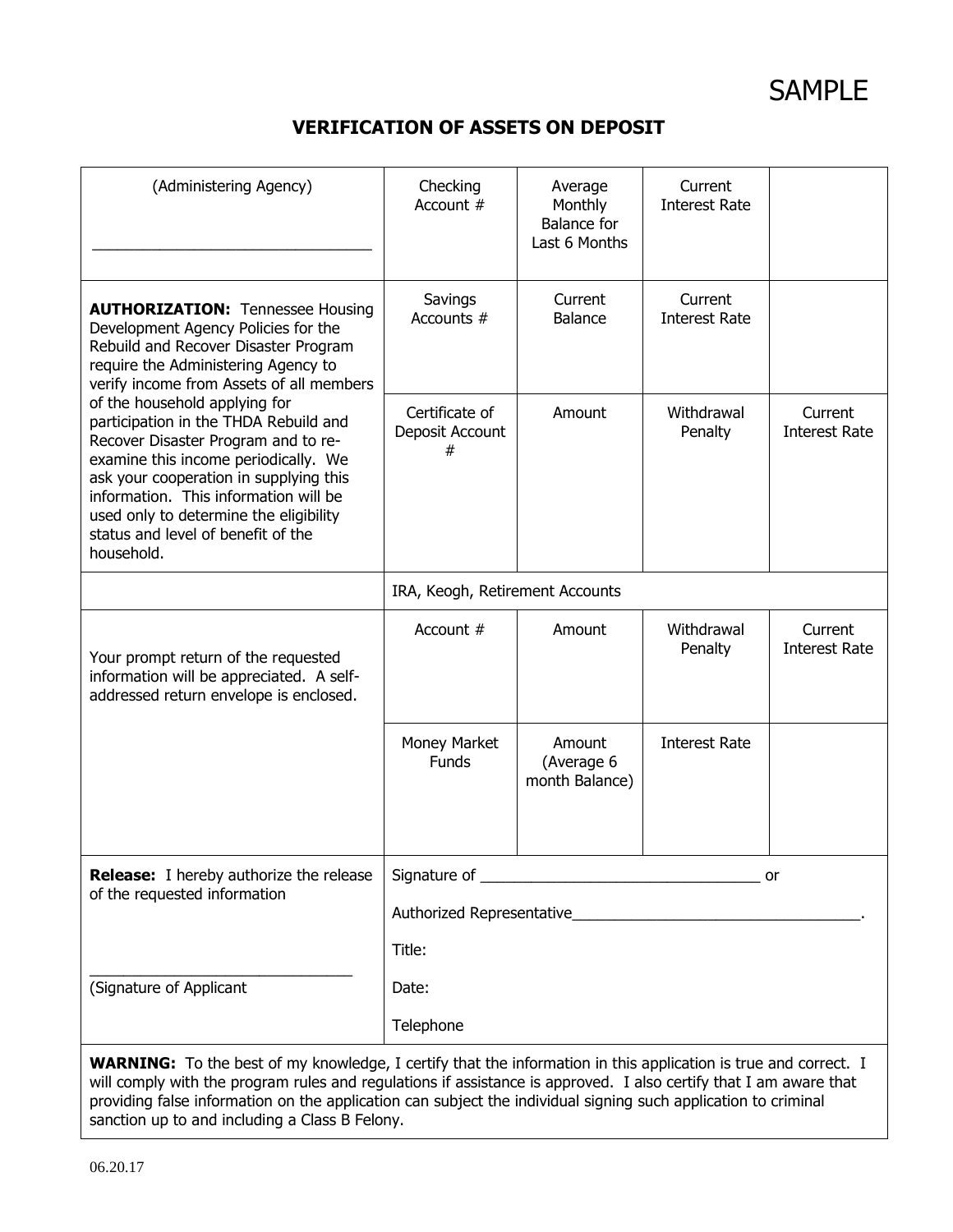#### **VERIFICATION OF EMPLOYMENT**

|                                                                                                                                                                                                                                                                                                                                                                                                                                                                                                                                      | Employed since: _____________ Occupation: ____________                                                                                                                                                                                                                                                                                                  |
|--------------------------------------------------------------------------------------------------------------------------------------------------------------------------------------------------------------------------------------------------------------------------------------------------------------------------------------------------------------------------------------------------------------------------------------------------------------------------------------------------------------------------------------|---------------------------------------------------------------------------------------------------------------------------------------------------------------------------------------------------------------------------------------------------------------------------------------------------------------------------------------------------------|
| (Administering Agency)                                                                                                                                                                                                                                                                                                                                                                                                                                                                                                               | Salary: _____________ Effective date of last increase: _______                                                                                                                                                                                                                                                                                          |
|                                                                                                                                                                                                                                                                                                                                                                                                                                                                                                                                      | Base pay rate:                                                                                                                                                                                                                                                                                                                                          |
|                                                                                                                                                                                                                                                                                                                                                                                                                                                                                                                                      | \$ ___________/hour or \$ _________/week or \$<br>/month                                                                                                                                                                                                                                                                                                |
|                                                                                                                                                                                                                                                                                                                                                                                                                                                                                                                                      | Average hours/week at base pay rate: ____________ Hours                                                                                                                                                                                                                                                                                                 |
|                                                                                                                                                                                                                                                                                                                                                                                                                                                                                                                                      | No. Weeks _____ or No. Weeks ________ worked per year                                                                                                                                                                                                                                                                                                   |
|                                                                                                                                                                                                                                                                                                                                                                                                                                                                                                                                      | Overtime pay rate: $\frac{1}{2}$ /hour                                                                                                                                                                                                                                                                                                                  |
|                                                                                                                                                                                                                                                                                                                                                                                                                                                                                                                                      | Expected average number of hours overtime worked per                                                                                                                                                                                                                                                                                                    |
|                                                                                                                                                                                                                                                                                                                                                                                                                                                                                                                                      | Any other compensation not included above (specify for<br>commissions, bonuses, tips, etc.):                                                                                                                                                                                                                                                            |
|                                                                                                                                                                                                                                                                                                                                                                                                                                                                                                                                      |                                                                                                                                                                                                                                                                                                                                                         |
| <b>AUTHORIZATION: Tennessee Housing</b><br>Development Agency Policies for the Rebuild and<br>Recover Disaster Program require the<br>Administering Agency to verify income from<br>Assets of all members of the household applying<br>for participation in the Rebuild and Recover<br>Disaster Program and to re-examine this income<br>periodically. We ask your cooperation in<br>supplying this information. This information will<br>be used only to determine the eligibility status<br>and level of benefit of the household. | Is pay received for vacation? ______ No. of days/year__________<br>Total base pay earnings for past 12 mos. \$<br>Total overtime earnings for past 12 mos. \$<br>Probability and expected date of any pay increase:<br>Does employee have access<br>to a retirement account? Yes_________ No _________<br>If Yes, what amount can they get access to \$ |
| <b>Release:</b> I hereby authorize the release of the<br>requested information                                                                                                                                                                                                                                                                                                                                                                                                                                                       | Authorized<br>Representative                                                                                                                                                                                                                                                                                                                            |
|                                                                                                                                                                                                                                                                                                                                                                                                                                                                                                                                      | Title:                                                                                                                                                                                                                                                                                                                                                  |
| (Signature of Applicant                                                                                                                                                                                                                                                                                                                                                                                                                                                                                                              | Date:                                                                                                                                                                                                                                                                                                                                                   |
|                                                                                                                                                                                                                                                                                                                                                                                                                                                                                                                                      | Telephone                                                                                                                                                                                                                                                                                                                                               |
|                                                                                                                                                                                                                                                                                                                                                                                                                                                                                                                                      | <b>WARNING:</b> To the best of my knowledge, I certify that the information in this application is true and correct. I                                                                                                                                                                                                                                  |

will comply with the program rules and regulations if assistance is approved. I also certify that I am aware that providing false information on the application can subject the individual signing such application to criminal sanction up to and including a Class B Felony.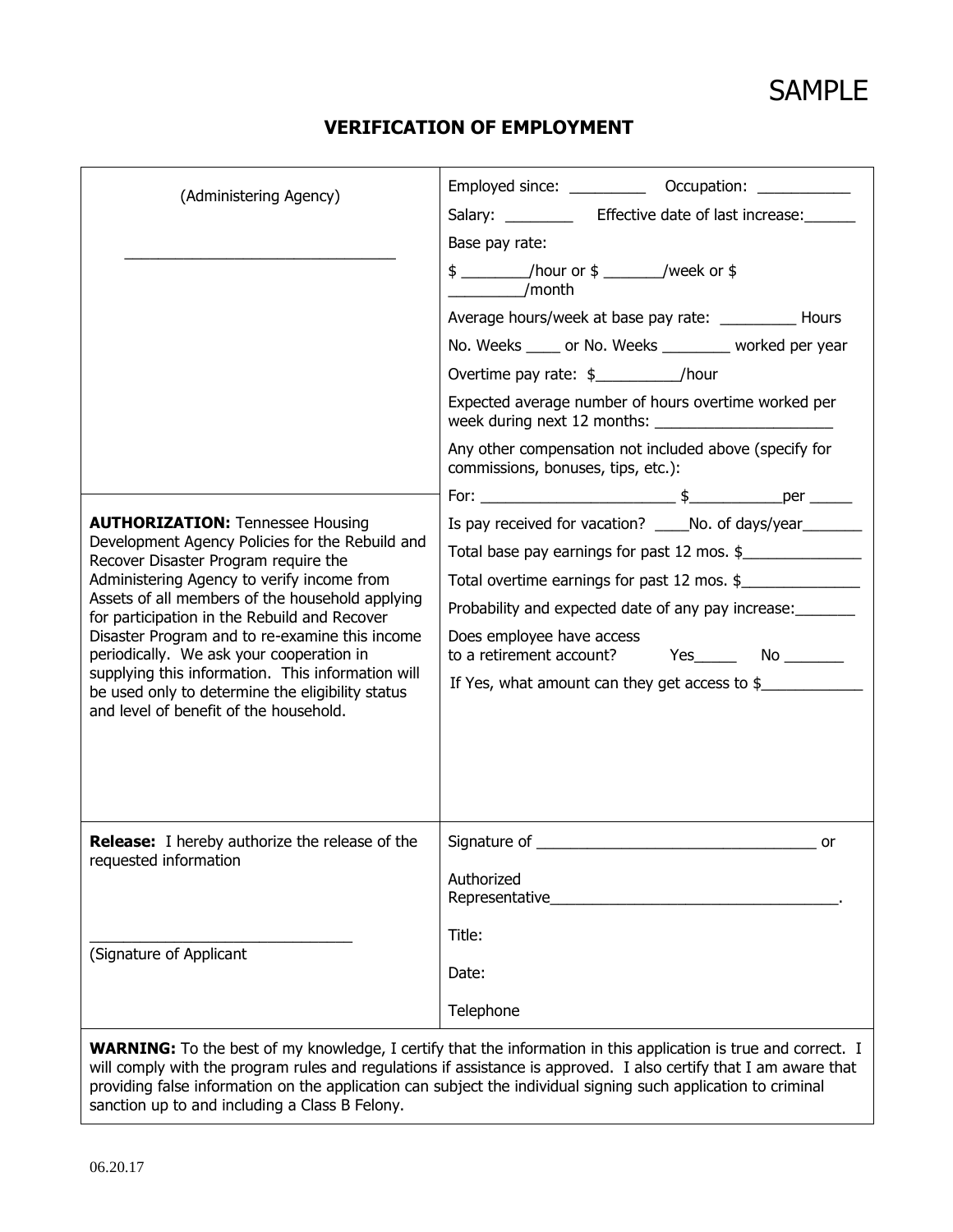## **REBUILD AND RECOVER DISASTER PROGRAM**

### **INELIGIBLE FOR ASSISTANCE**

DATE: \_\_\_\_\_\_\_\_\_\_\_\_\_\_\_\_\_

Dear \_\_\_\_\_\_\_\_\_\_\_\_\_\_\_\_\_\_\_\_\_\_\_\_\_\_\_\_\_\_

(Applicant)

We regret to inform you that your application for Rebuild and Recover Disaster Program assistance has been declined for the reasons checked below:

\_\_\_\_\_\_\_\_ Over Income Limits

**EXECUTE:** Property ownership not properly recorded

 $\rule{1em}{0em}$  Other:

Explanation:

If you have any questions on this matter, please contact our office at \_\_\_\_\_\_\_\_\_\_\_\_\_\_\_\_\_.

Sincerely,

Program Administrator